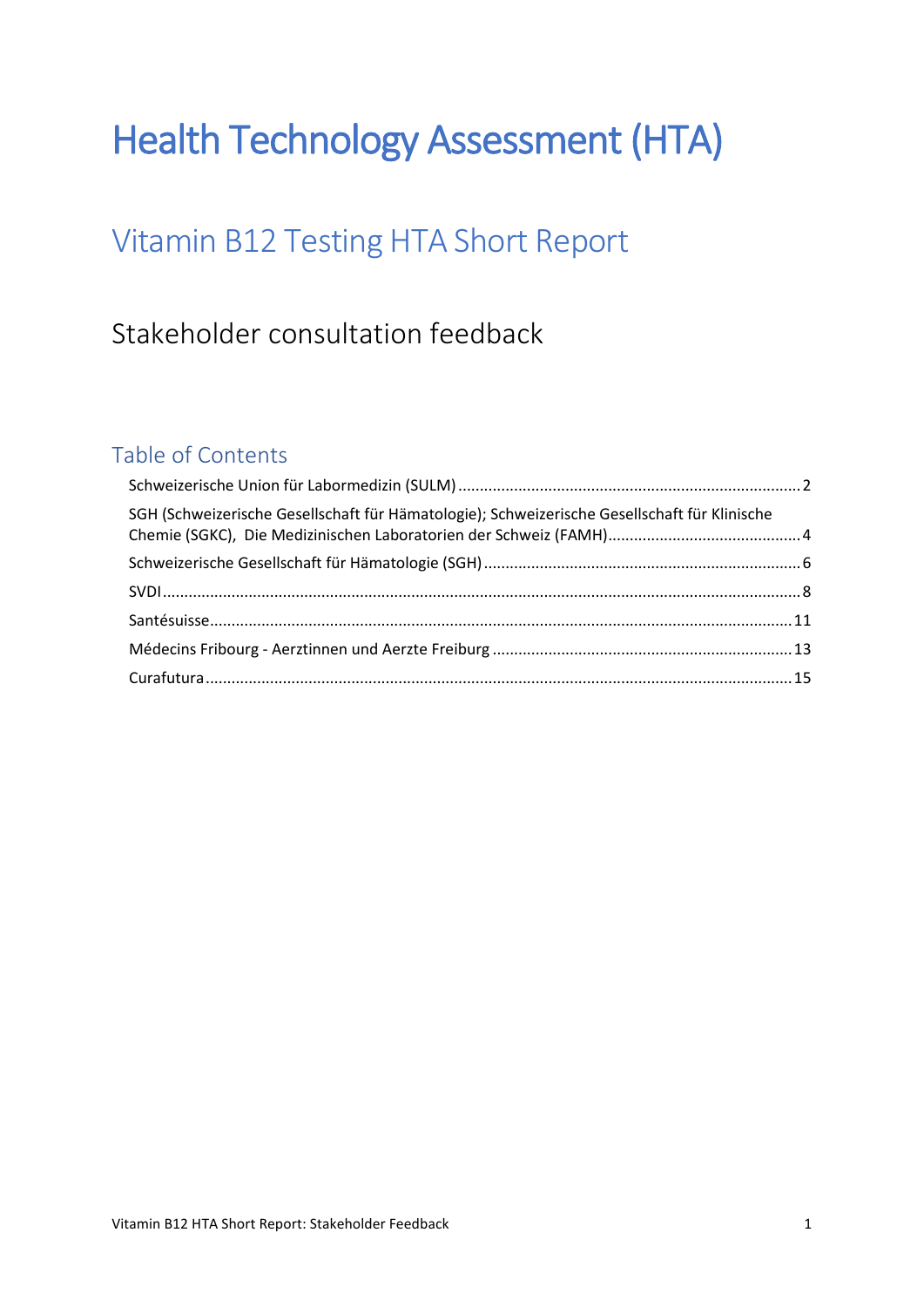| <b>Schweizerische Union für Labormedizin (SULM)</b> |  |  |  |  |
|-----------------------------------------------------|--|--|--|--|
|-----------------------------------------------------|--|--|--|--|

<span id="page-1-0"></span>

| <b>Topic</b>                                          | <b>Stakeholder Feedback</b>                                                                                                                                                                                                                                                                                                                                                                                                                                                                                                                                                                                                                                                                                                                                                                                                                                                                                                                                                             | <b>Author response</b>                                                                                                                                                                                                                                                                                                                                                                                                                                                                                                                                                                                                                                                                                             |
|-------------------------------------------------------|-----------------------------------------------------------------------------------------------------------------------------------------------------------------------------------------------------------------------------------------------------------------------------------------------------------------------------------------------------------------------------------------------------------------------------------------------------------------------------------------------------------------------------------------------------------------------------------------------------------------------------------------------------------------------------------------------------------------------------------------------------------------------------------------------------------------------------------------------------------------------------------------------------------------------------------------------------------------------------------------|--------------------------------------------------------------------------------------------------------------------------------------------------------------------------------------------------------------------------------------------------------------------------------------------------------------------------------------------------------------------------------------------------------------------------------------------------------------------------------------------------------------------------------------------------------------------------------------------------------------------------------------------------------------------------------------------------------------------|
| General<br>comment on<br>the short report             | Der Stellenwert der klinischen Labordiagnostik zur Diagnose des Vitamin B12 Mangels<br>ist Gegenstand einer periodisch wiederkehrenden Kontroverse, wie auch bezüglich<br>der präferenziell zu verwendenden Labormessgrössen, cut-offs und Algorithmen.<br>Dasselbe gilt auch für die Definition des Vitamin B12 Mangels, insbesondere in<br>Abwesenheit neurologischer oder hämatologischer Symptome, wie auch in Bezug auf<br>in Bezug auf die Indikation zur Substitution.                                                                                                                                                                                                                                                                                                                                                                                                                                                                                                           | Noted. The stakeholder has understood and<br>reiterated key points from the report.                                                                                                                                                                                                                                                                                                                                                                                                                                                                                                                                                                                                                                |
|                                                       | Der Kurzbericht adressiert korrekterweise eine ungenügend standardisierte klinische<br>Praxis in Bezug auf die Diagnose eines Vitamin B12 Mangels, aber auch in Bezug auf<br>die Substitution. Dies basiert auf einer gewissen Unschärfe in Bezug auf die Definition<br>des Mangels wie auch in Bezug auf den Substitutionsbedarf.<br>Diese Unschärfe bildet sich auch im Kurzbericht ab, welcher (Meta-)Studien mit sehr                                                                                                                                                                                                                                                                                                                                                                                                                                                                                                                                                               |                                                                                                                                                                                                                                                                                                                                                                                                                                                                                                                                                                                                                                                                                                                    |
|                                                       | heterogenen Fragestellungen und teilweise erheblichem Bias-Risiko zitiert, ohne<br>belastbaren Schlussfolgerungen zur Fragestellung formulieren zu können.                                                                                                                                                                                                                                                                                                                                                                                                                                                                                                                                                                                                                                                                                                                                                                                                                              |                                                                                                                                                                                                                                                                                                                                                                                                                                                                                                                                                                                                                                                                                                                    |
| Comment on<br>research<br>question and<br><b>PICO</b> | Die Formulierung der Forschungsfrage scheint generell ungenügend präzise formuliert<br>und lässt die Anwendung des PICO-Modelles nicht zu. Der Titel der Fragestellung ist<br>ein Widerspruch in sich: Vitamin B12 Tests können per se weder sicher noch wirksam<br>sein. Sicher und wirksam kann die daraus resultierende Intervention sein<br>(=Substitution), welche also in einem kombinierten und präzise definierten Ansatz der<br>Substitution ohne zu Grunde liegende Labordiagnostik gegenüber gestellt werden soll.<br>Es ist aber eine breite Vielfalt von Tests, Algorithmen, Cut-offs und<br>Substitutionskriterien und Substitutionsformen/-schemas in der klinischen Praxis für<br>unterschiedlichste Patientenkollektive in Anwendung. Auch richtig formuliert, greift<br>die pauschale Fragestellung "Substitution mit/ohne Labordiagnostik" zu kurz sondern<br>ist in Bezug auf eine definiertes Kollektiv unter standardisierten Rahmenbedingungen<br>zu bearbeiten. | We agree that the safety and effectiveness of<br>a test is not only limited to the direct physical<br>impact of the test on a patient, but also on<br>the downstream consequences of the results<br>of the test. Evaluating the impact of testing<br>necessarily includes evaluating the impact of<br>treatment decisions that are informed by the<br>test result. This is standard in HTA<br>methodology, and has been described in the<br>report. PICO criteria were outlined in the<br>methods section, please refer to Chapters 4<br>and 5. The research questions were not<br>limited to specific subgroups; all available<br>evidence investigating B12 testing, in any<br>patient group, has been included. |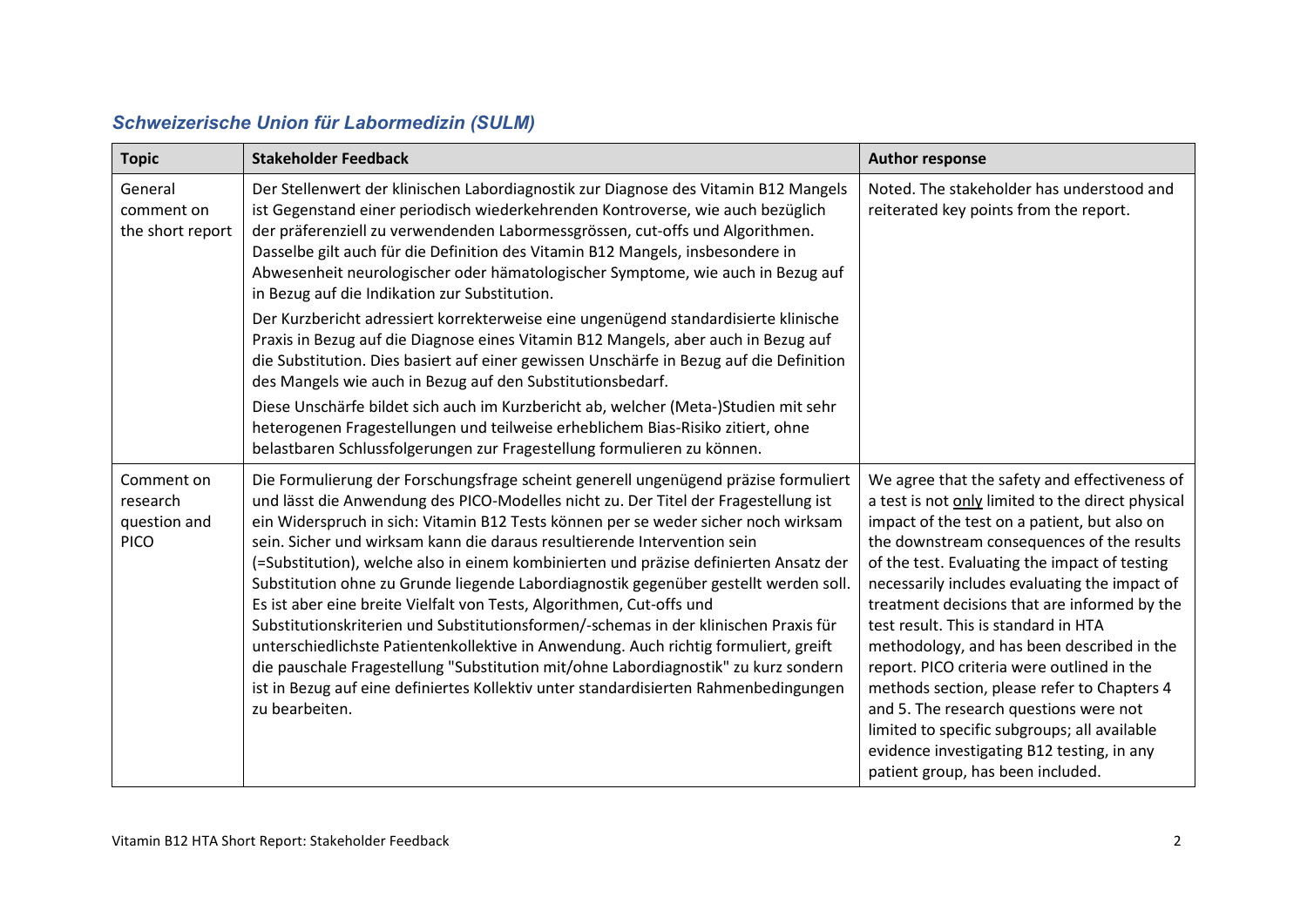| <b>Topic</b>                                | <b>Stakeholder Feedback</b>                                                                                                                                                                                                                                                                                                                                                                                                                                                                                                                                                                                                                                                                                                                                                                                                                                                                                                                                                     | <b>Author response</b>                                                                                                                                                                                                                                                                                                                                                               |
|---------------------------------------------|---------------------------------------------------------------------------------------------------------------------------------------------------------------------------------------------------------------------------------------------------------------------------------------------------------------------------------------------------------------------------------------------------------------------------------------------------------------------------------------------------------------------------------------------------------------------------------------------------------------------------------------------------------------------------------------------------------------------------------------------------------------------------------------------------------------------------------------------------------------------------------------------------------------------------------------------------------------------------------|--------------------------------------------------------------------------------------------------------------------------------------------------------------------------------------------------------------------------------------------------------------------------------------------------------------------------------------------------------------------------------------|
| Comment on<br>analysis /<br>synthesis       | Aus der Analyse geht - der Limitation der Fragestellung entsprechend - keine Evidenz<br>hervor, welche pauschal oder auch in Subgruppen für oder gegen die Wirksamkeit<br>und Sicherheit einer labor-gestützten Substitutionstherapie spricht.<br>Die daraus resultierende kritische Diskussion bezüglich fehlender Evidenz ist<br>nachvollziehbar, darf aber nicht fälschlicherweise als "Evidenz des fehlenden Nutzens"<br>missverstanden werden.                                                                                                                                                                                                                                                                                                                                                                                                                                                                                                                             | It was not possible to subgroup populations<br>by specific aetiology of vitamin B12<br>deficiency due to a lack of available evidence.<br>The population was subgrouped into 'at risk'<br>and 'suspected of' B12 deficiency; however,<br>the body of evidence did not allow for the<br>stratification of these subgroups when<br>summarising results and formulating<br>conclusions. |
| Comment on<br>discussion and<br>conclusions | Eine pauschale Beurteilung der Wertigkeit in der klinischen Praxis kann aufgrund der<br>heterogenen Patientenkollektive und diagnostischen Strategien nicht<br>erfolgversprechend sein. Hingegen ist eine transparente und informative Darstellung<br>der diagnostischen Leistungsfähigkeit der im jeweiligen Labor angewandten Tests und<br>Algorithmen Voraussetzung, damit der klinische Auftraggeber in Bezug auf die<br>jeweilige Fragestellung die Eignung der Teststrategie beurteilen kann [Ref: Clin. Lab.<br>2021;67:1229-1235, s. Anhang]. Darüber hinaus empfehlen wir die Etablierung von<br>Holotranscobolamin als präferentiellen Marker, um die Limitationen durch die<br>analytische Variabilität bei der Bestimmung von Gesamt Vitamin B12 zu antizipieren.<br>Künftige Beurteilungen zur Sicherheit und Zweckmässigkeit der Vitamin B12-<br>Diagnostik können damit auf das uniform standardisierte Holotranscobolamin als<br>Referenzgrösse bezogen werden. | Serum B12 assays are recommended as a<br>first line test in most published guidelines,<br>internationally. Therefore, despite being an<br>emerging and valuable marker, HoloTC alone<br>is not currently recommended as a sole index<br>test for identifying vitamin B12 deficiency.<br>Note: The cited literature was published after<br>the search dates of the report.            |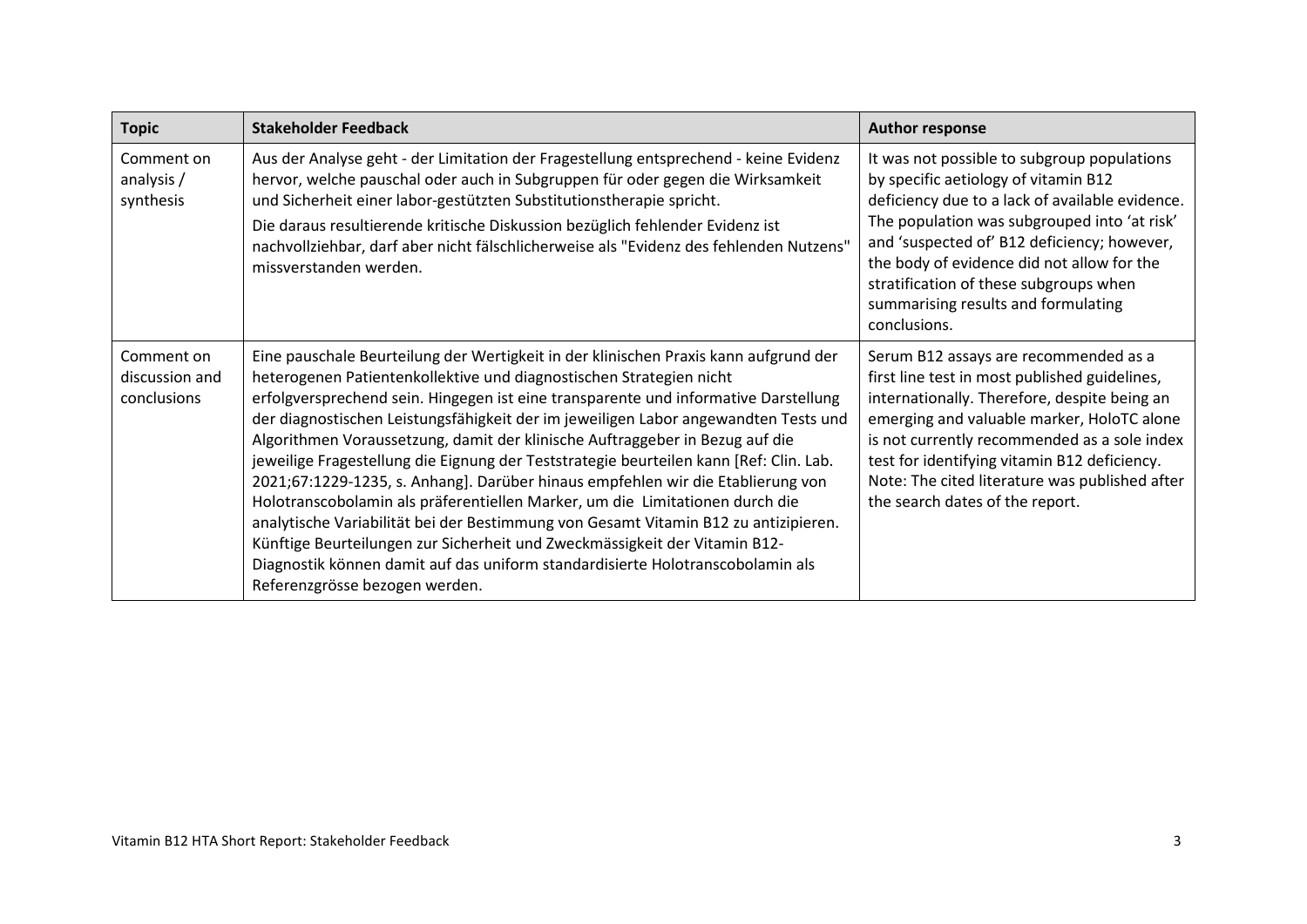#### *SGH (Schweizerische Gesellschaft für Hämatologie); Schweizerische Gesellschaft für Klinische Chemie (SGKC), Die Medizinischen Laboratorien der Schweiz (FAMH)*

<span id="page-3-0"></span>

| <b>Topic</b>                                          | <b>Stakeholder Feedback</b>                                                                                                                                                                                                                                                                                                                                                                                                                                                                                                                                                                                                                                                                                                                                                                                                                                                                                                                                                                                                                                               | <b>Author response</b>                                                                                                                                                                                                                                                                                                                                                                                                                                   |
|-------------------------------------------------------|---------------------------------------------------------------------------------------------------------------------------------------------------------------------------------------------------------------------------------------------------------------------------------------------------------------------------------------------------------------------------------------------------------------------------------------------------------------------------------------------------------------------------------------------------------------------------------------------------------------------------------------------------------------------------------------------------------------------------------------------------------------------------------------------------------------------------------------------------------------------------------------------------------------------------------------------------------------------------------------------------------------------------------------------------------------------------|----------------------------------------------------------------------------------------------------------------------------------------------------------------------------------------------------------------------------------------------------------------------------------------------------------------------------------------------------------------------------------------------------------------------------------------------------------|
| General<br>comment on                                 | This is a joint statement of the 3 national societies SGH, SGKC and FAMH and thus<br>reflects the expertise of 3 national societies.                                                                                                                                                                                                                                                                                                                                                                                                                                                                                                                                                                                                                                                                                                                                                                                                                                                                                                                                      | Noted. The stakeholder has understood and<br>reiterated the main findings of the report.                                                                                                                                                                                                                                                                                                                                                                 |
| the short report                                      | This report investigates the added value of a laboratory assessment of vitamin B12<br>deficiency and whether the blood tests are safe. The focus lies on patients suspected<br>with vitamin B12 deficiency or at increased risk as well as economic and ethic aspects.<br>The majority of findings is based on an elderly meta-analysis of Willis (2011) and on a<br>minor available subsequent primary literature, lacking the impact of important<br>patient populations (coeliac, bariatric patients etc.). Hence, conclusions concerning<br>accuracy of laboratory tests must be drawn with caution. Since the data for the<br>potential new reference standard (4cB12-method) is currently too small, this recent<br>development can only marginally be incorporated into this report. However, these<br>data should be investigated at a later time point and included into decision making for<br>future recommendations.                                                                                                                                          |                                                                                                                                                                                                                                                                                                                                                                                                                                                          |
| Comment on<br>research<br>question and<br><b>PICO</b> | The scientific questions address important aspects and reflect PICO as far as possible.<br>Concerning accuracy, any comparator was allowed, which is understandable, because<br>of the heterogeneity of the studies and the lack of standardization of assays. Cut-off<br>values are generally set by diagnostic providers to define B12 deficiency and depend<br>on the technology used (no standardisation at present). As a reminder, all laboratory<br>test results must be interpreted in the clinical context. Nevertheless, the new 4cB12-<br>method seems promising and the given report-analysis would be worth done at a<br>later time point, when more new data is available. Further, the comparison of assay<br>costs with costs for increased medication caused by prescription for any suspected<br>vitamin B12 deficiency without prior laboratory testing is only addressed marginally.<br>The actual knowledge of clinicians concerning a vitamin B12 deficiency and the<br>adherence to current recommendations should be investigated by a new survey | It is worth noting that the 4cB12 method<br>looks promising primarily for research<br>purposes, as a reference test to validate the<br>accuracy of other index tests. The costs and<br>labour involved in running all four tests for<br>every patient mean this method may not be<br>feasible in a diagnostic setting.<br>Issues related to the costs of different index<br>tests was out of scope for the HTA short<br>report, as directed by the FOPH. |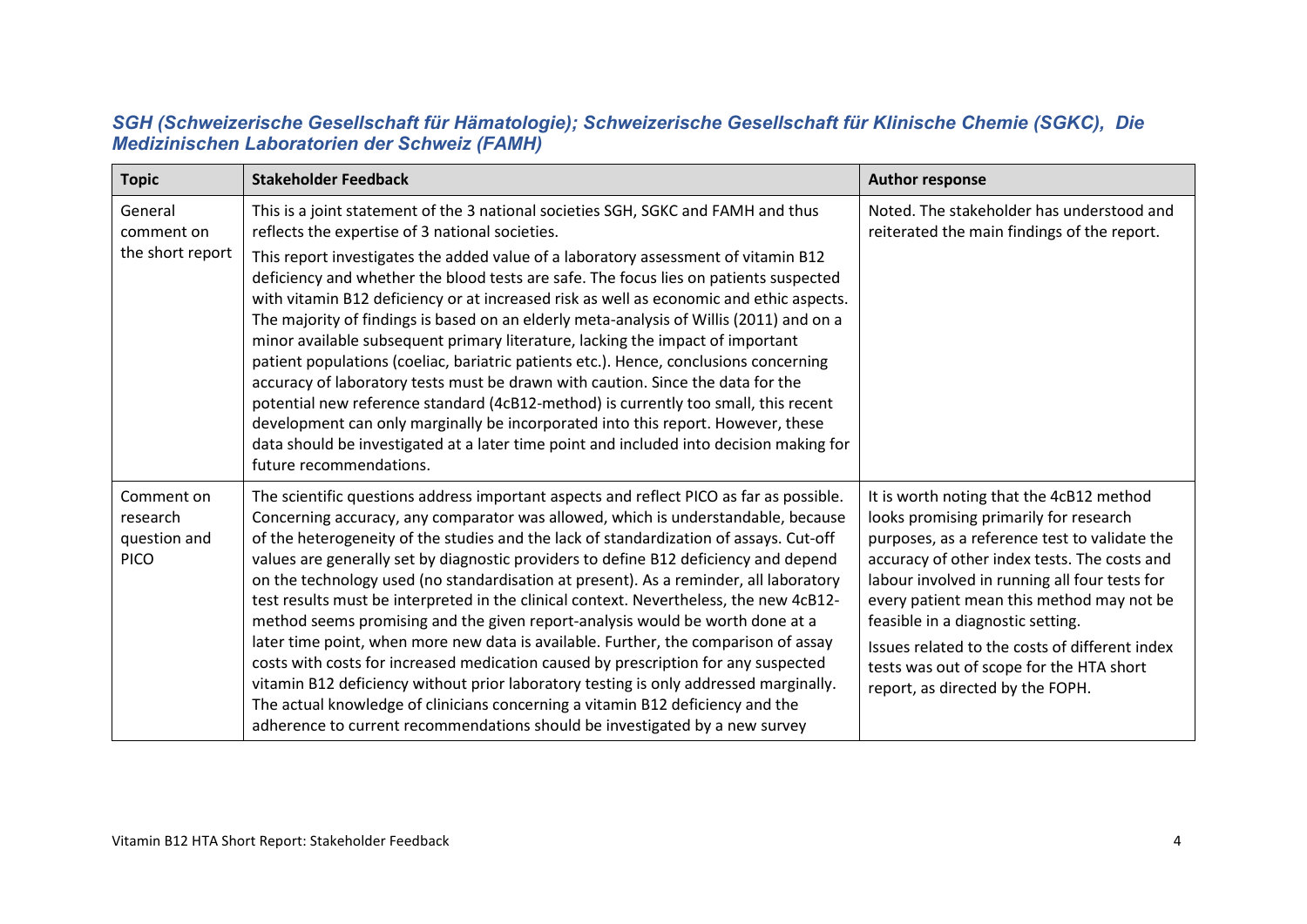| <b>Topic</b>                                | <b>Stakeholder Feedback</b>                                                                                                                                                                                                                                                                                                                                                                                                                                                                                                                                                                                                                                                                                                                                                                                                                                                                                                                                                                                                                                                  | <b>Author response</b>                                                                                                                                                                                                                                                                                                                                                                                                                                                                                                                                                                                                                                                                                             |
|---------------------------------------------|------------------------------------------------------------------------------------------------------------------------------------------------------------------------------------------------------------------------------------------------------------------------------------------------------------------------------------------------------------------------------------------------------------------------------------------------------------------------------------------------------------------------------------------------------------------------------------------------------------------------------------------------------------------------------------------------------------------------------------------------------------------------------------------------------------------------------------------------------------------------------------------------------------------------------------------------------------------------------------------------------------------------------------------------------------------------------|--------------------------------------------------------------------------------------------------------------------------------------------------------------------------------------------------------------------------------------------------------------------------------------------------------------------------------------------------------------------------------------------------------------------------------------------------------------------------------------------------------------------------------------------------------------------------------------------------------------------------------------------------------------------------------------------------------------------|
| Comment on<br>analysis /<br>synthesis       | The literature search is widespread, however newer data is sparse and obviously not<br>matching the criteria for inclusion in several cases. Because of lack of standardization,<br>sensitivity and specificity is method dependent and metaanalysis conclusions of<br>vitamin B12 dosage cannot be made in undefined populations. The exclusion criteria<br>may have been too stringent for recent studies. A new meta-analysis of current data<br>or a new controlled randomized study would be necessary, at best including newer<br>data from 2010 onwards and the new 4cB12-method or at least all 4 assays for<br>vitamin B12 deficiency. Of note, the evaluation of B12 deficiency is especially<br>important in the context of the differential diagnosis of primary hematologic<br>malignancies and also of neurologic disorders, these aspects are lacking in the report.<br>Further, separate groups of patients according to their pathology (pernicious<br>anaemia, vegetarians, neurological deficiency, etc.) should be considered.                           | A conservative approach was adopted when<br>selecting studies for inclusion, erring on the<br>side of over-including rather than excluding<br>potentially relevant literature.<br>We agree that should newer data or an RCT<br>on the four tests or the 4cB12 method<br>become available within defined populations,<br>this information would be valuable. Meta-<br>analysis was explicitly outside the scope of<br>this HTA short report.<br>Due to the paucity of evidence, the<br>subgrouping of patients by aetiology was not<br>possible for the investigation of diagnostic<br>accuracy. Studies tended to provide limited<br>information on the clinical presentation of<br>the included patients/samples. |
| Comment on<br>discussion and<br>conclusions | The current behavior of clinicians regarding test ordering for vitamin B12 deficiency or<br>its differential diagnosis, the subsequent intervention (e.g. supplementation) and the<br>clinical and economic outcome is lacking because of the literature gap. Thus, the<br>authors correctly suggest a new randomized controlled trial including all tests.<br>Economic aspects should also be included. Prescribing medication without blood tests<br>might be more expensive than doing blood tests first, especially in symptomatic<br>patients. Blood tests are nearly harmless. The HTA does not give reasonable evidence,<br>that blood tests for vitamin B12 deficiency should be withdrawn from<br>recommendations of reimbursement. Especially in a patient population at risk<br>(increased age, bariatric surgery, inflammatory bowel disease, unexplained anemia<br>etc.) this would be dangerous. The awareness of the topic among clinicians should be<br>ameliorated (e.g. educational material for proper use of blood tests and appropriate<br>next steps). | Health economic analysis was out of scope<br>for the HTA short report, as directed by the<br>FOPH.<br>The viewpoint that "blood tests are nearly<br>harmless" does not consider the risks<br>associated with the treatment decisions that<br>results from the test results (false positives,<br>false negatives). We have attempted to<br>capture the downstream effects related to<br>vitamin B12 testing, using a linked evidence<br>approach.                                                                                                                                                                                                                                                                   |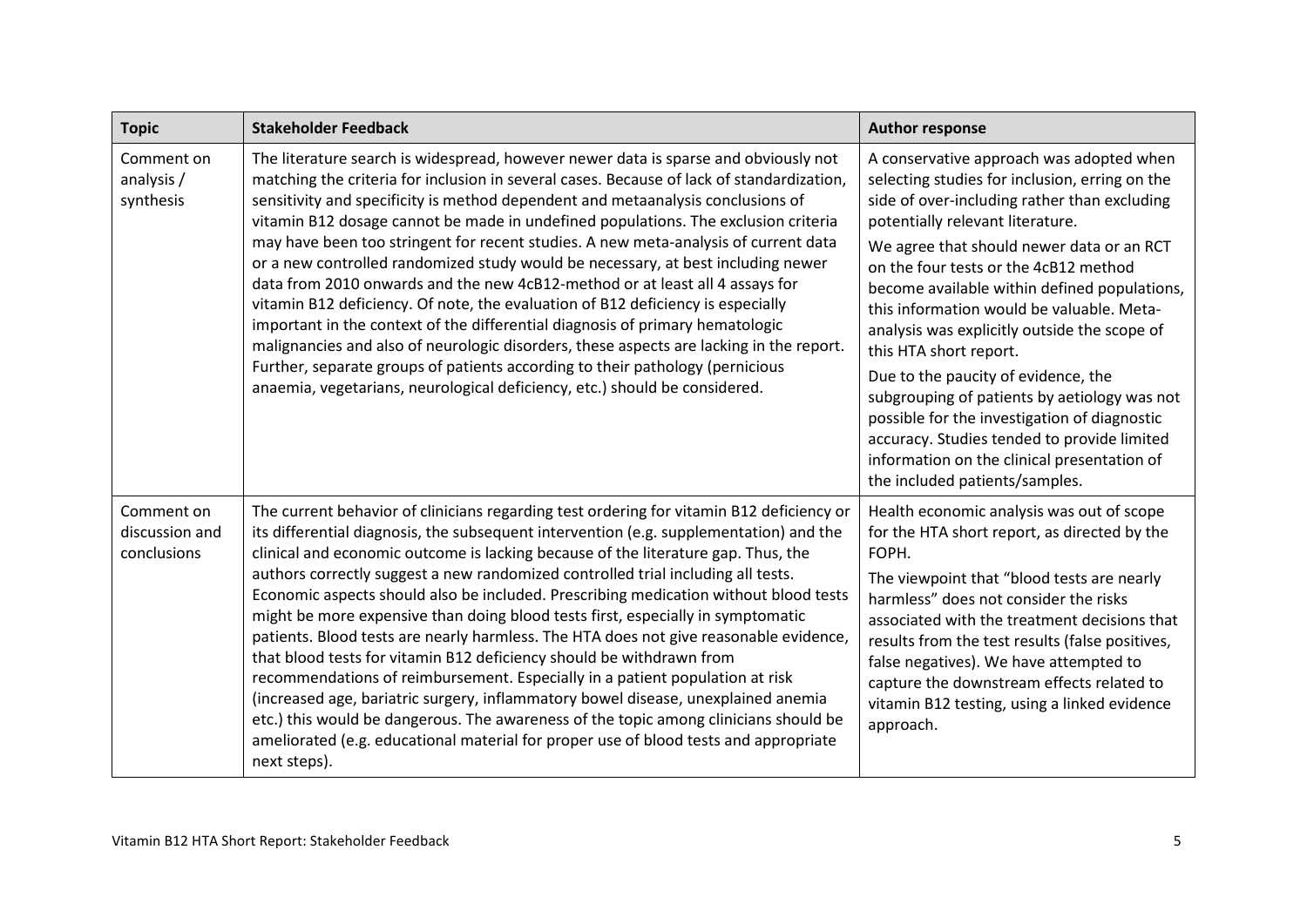<span id="page-5-0"></span>

| <b>Topic</b>                                          | <b>Stakeholder Feedback</b>                                                                                                                                                                                                                                                                                                                                                                                                                                                                                                                                                                                                                                                                                                                                                                                                                                                                                                                                                                                                                        | <b>Author response</b>                                                                                                                                                                                                                                                                                                                                                                                                                                                                                                                                                                                                                                                                                                                                             |
|-------------------------------------------------------|----------------------------------------------------------------------------------------------------------------------------------------------------------------------------------------------------------------------------------------------------------------------------------------------------------------------------------------------------------------------------------------------------------------------------------------------------------------------------------------------------------------------------------------------------------------------------------------------------------------------------------------------------------------------------------------------------------------------------------------------------------------------------------------------------------------------------------------------------------------------------------------------------------------------------------------------------------------------------------------------------------------------------------------------------|--------------------------------------------------------------------------------------------------------------------------------------------------------------------------------------------------------------------------------------------------------------------------------------------------------------------------------------------------------------------------------------------------------------------------------------------------------------------------------------------------------------------------------------------------------------------------------------------------------------------------------------------------------------------------------------------------------------------------------------------------------------------|
| General<br>comment on<br>the short report             | Dieser Bericht ist umfassend, informativ und gut geschrieben. Es informiert den Leser<br>zuverlässig über die vorhandene Literatur (oder deren Fehlen), um über die<br>Testgenauigkeit, die Auswirkungen auf das Management und seine Wirksamkeit<br>sowie über soziale, rechtliche und ethische Fragen zu informieren.<br>Da die Frage von zentraler Bedeutung ist, ist die Wahl des vorgeschlagenen<br>Algorithmus in Abbildung 1, S. 22. 7 möglicherweise nicht optimal, da nur zwei<br>extreme Optionen beschrieben werden: Testen (mit allen Methoden) und ein rein<br>empirisches Vorgehen. Viele Experten auf diesem Gebiet befürworten einen<br>Mittelweg, bei dem Serum-B12-Tests als First-Line-Ansatz eingesetzt werden, um<br>Patienten als normal, mangelhaft oder grenzwertig zu schichten. Für die letztere<br>Gruppe (grenzwertige Resultate) müssen weitere Tests, Tests der zweiten Stufe<br>(MMA, Hcy oder HoloTC) durchgeführt werden, um einen Mangel oder eine<br>Substitution zu bestätigen und die Symptome zu überwachen. | To our knowledge there are no published,<br>widely adopted Swiss guidelines for vitamin<br>B12 testing. The algorithm presented in Fig. 1<br>of the HTA short report was based on the<br>British Journal of Haematology guidelines<br>(BJH 2014;166(4):496-513). Fig. 1 does in fact<br>stratify tested patients into adequate,<br>inadequate, and borderline (grey zone)<br>results, as suggested by the stakeholder, with<br>the type of follow-up test (if any) depending<br>on the results of the primary serum B12 test<br>result. It broadly reflects the algorithm<br>supplied by the stakeholder; in addition, the<br>algorithm supplied by the stakeholder<br>suggests testing thresholds for serum B12 for<br>negative, borderline and positive results. |
| Comment on<br>research<br>question and<br><b>PICO</b> | S. iv Z. 7 Die Zahl Holo TC-Empfindlichkeit fehlt<br>S. Tab 1 sollte an lokal konsumierte Lebensmittel (Muscheln gehören nicht dazu) und<br>lokal verwendete Einheiten angepasst werden, z. Milch in ml nicht Tasse<br>S. 4 Z. 93 Die Liste der Ursachen für B12-Mangel sollte auch die Untergruppe der<br>Bevölkerung mit erhöhten Bedürfnissen (schwangere, stillende Frauen, Säuglinge,<br>Kinder in Wachstum) hervorheben. Diese Zustände können den Borderline-<br>Mangelstatus verschlechtern und sich negativ auswirken<br>S. 9 Z. 200-201. Hcy hat Störfaktoren und andere Krankheiten, die mit seiner<br>Erhöhung verbunden sind. Folatmangel, der wichtigste Faktor sollte erwähnt werden                                                                                                                                                                                                                                                                                                                                                | P.iv line 7: holoTC sensitivity is reported at<br>P.ii line 22-23<br>Table 1: amendments have been made as<br>suggested<br>P.4 line 93: pregnancy should not be listed<br>under 'hereditary vitamin B12 metabolism<br>disorders'. The increased risk of developing a<br>deficiency (including pregnant and lactating<br>women) is described on P.3, line 55-56.<br>P.9 lines 200-201: this change is appropriate<br>and has been amended in the report.                                                                                                                                                                                                                                                                                                            |

#### *Schweizerische Gesellschaft für Hämatologie (SGH)*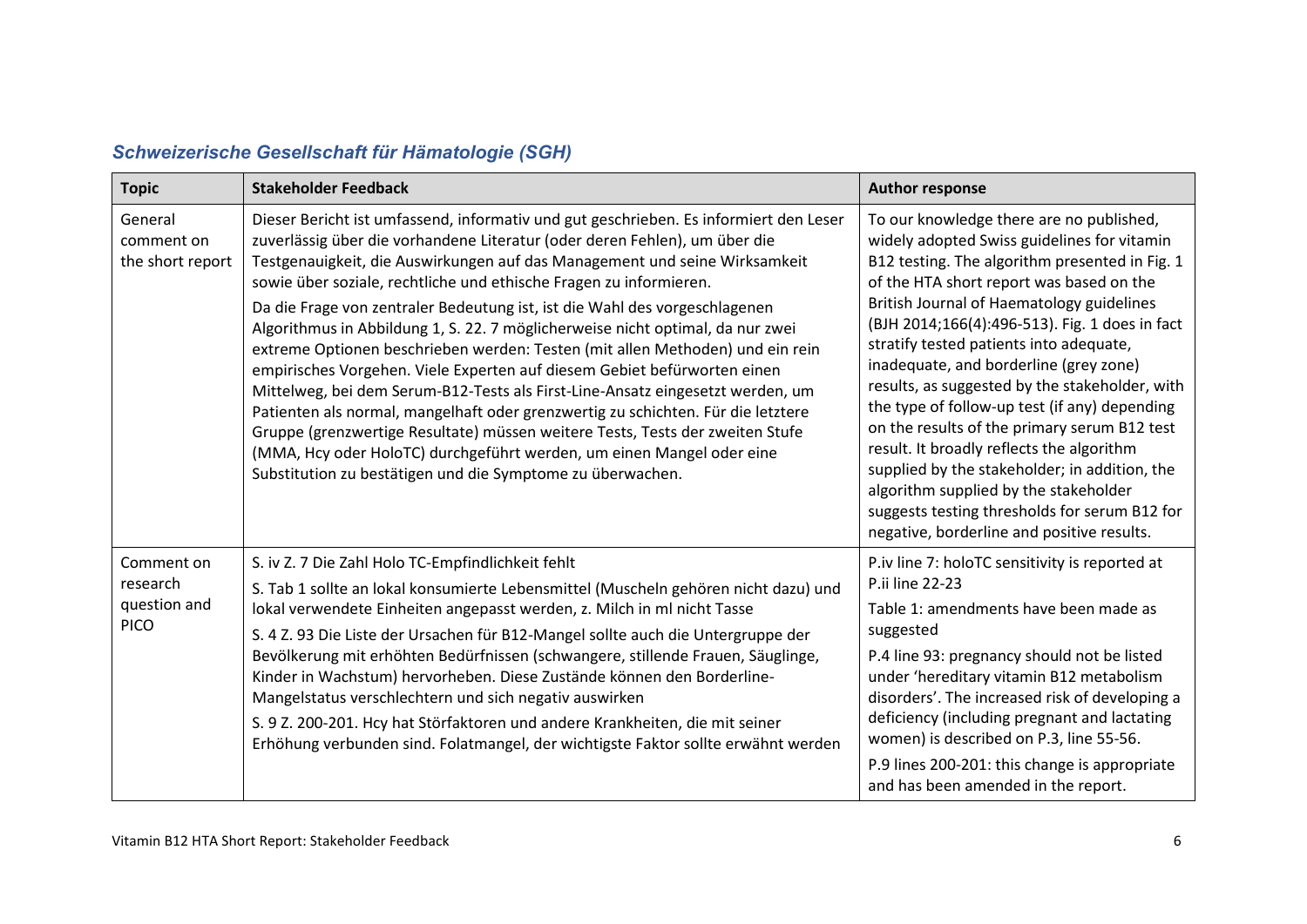| <b>Topic</b>                                | <b>Stakeholder Feedback</b>                                                                                                                                                                                                                                                                                                                                                                                                                                                                                                                                                                                                                                                                                | <b>Author response</b>                                                                                                                                                                                                                                                                                                                                                                                                                                                                        |
|---------------------------------------------|------------------------------------------------------------------------------------------------------------------------------------------------------------------------------------------------------------------------------------------------------------------------------------------------------------------------------------------------------------------------------------------------------------------------------------------------------------------------------------------------------------------------------------------------------------------------------------------------------------------------------------------------------------------------------------------------------------|-----------------------------------------------------------------------------------------------------------------------------------------------------------------------------------------------------------------------------------------------------------------------------------------------------------------------------------------------------------------------------------------------------------------------------------------------------------------------------------------------|
|                                             | S. 10 Z. 229 Alternativ wird eine orale Therapie mit hochdosiertem Vitamin B12<br>empfohlen. Wir empfehlen die Zugabe hauptsächlich zur chronischen<br>Supplementierung<br>S. 32 Z. 684 Wir könnten auch vorschlagen [Vitamin B12 in der Praxis: Wann testen?<br>Wie teste ich? Und wer sollte behandelt werden?]. Bruttin JP et a. Rev. Med Suisse.<br>2021 Mar 24;17(731)                                                                                                                                                                                                                                                                                                                                | P.10 line 229: This comment does not appear<br>to fit within the context of P.10.<br>Supplementation is mentioned P11 line 244-<br>245, therefore addressing this feedback.<br>P.32 line 684: This paper was published after<br>the search dates of this report and is<br>therefore not appropriate for inclusion of this<br>section.                                                                                                                                                         |
| Comment on<br>analysis/<br>synthesis        | Um die optimale Entscheidung weiter zu unterstützen, könnte man einen<br>einleitenden Absatz über die Substitutionskosten hinzufügen<br>1) totlae Kosten auf nationaler Ebene und<br>2) Vergleich der Testkosten mit der Substitution bei einer Person.<br>Ein Vergleich der mittleren Kosten bei intramuskulärer Substitution mit dem Schema<br>einer oralen und nasalen Substitution könnte ebenfalls informativ sein (angegeben in<br>der oben genannten Referenz (Bruttin et al., RMS 2021).                                                                                                                                                                                                           | Health economic analysis was out of scope<br>for the HTA short report, as directed by the<br>FOPH.                                                                                                                                                                                                                                                                                                                                                                                            |
| Comment on<br>discussion and<br>conclusions | Die Bestimmung von Vitamin B12 muss allen Ärzten zugänglich sein. Allerdings, sollte<br>in Abwesenheit von zuverlässigen Studien, welche die Überlegenheit von<br>Holotranscobalamin belegen, das Testen von Holotranscobolamin bestimmten<br>Fachgebieten wie zum Beispiel Gastroenterologie, Hämatologie und Geriatrie<br>vorbehalten bleiben. Dieselben Spezialitäten müssen auch Methylmalonsäure<br>bestimmen können.<br>Die Schlussfolgerungen der Studie sind richtig; allerdings scheint uns der Vorschlag<br>einer randomisierten Großstudie zum Vergleich von Gruppen, in denen eine<br>Dosierung systematisch durchgeführt wird, mit einem Beobachtungsarm in der<br>Schweiz kaum durchführbar. | The stakeholder's views on the relative order<br>of different tests for vitamin B12 deficiency<br>are noted. We are unable to comment on the<br>order and frequency of tests in the testing<br>cascade.<br>An RCT was suggested as the ideal form of<br>evidence to address the clinical question. In<br>the absence of RCT evidence, we suggest that<br>further research be conducted into the most<br>appropriate reference tests. This has been<br>added to the conclusions in the report. |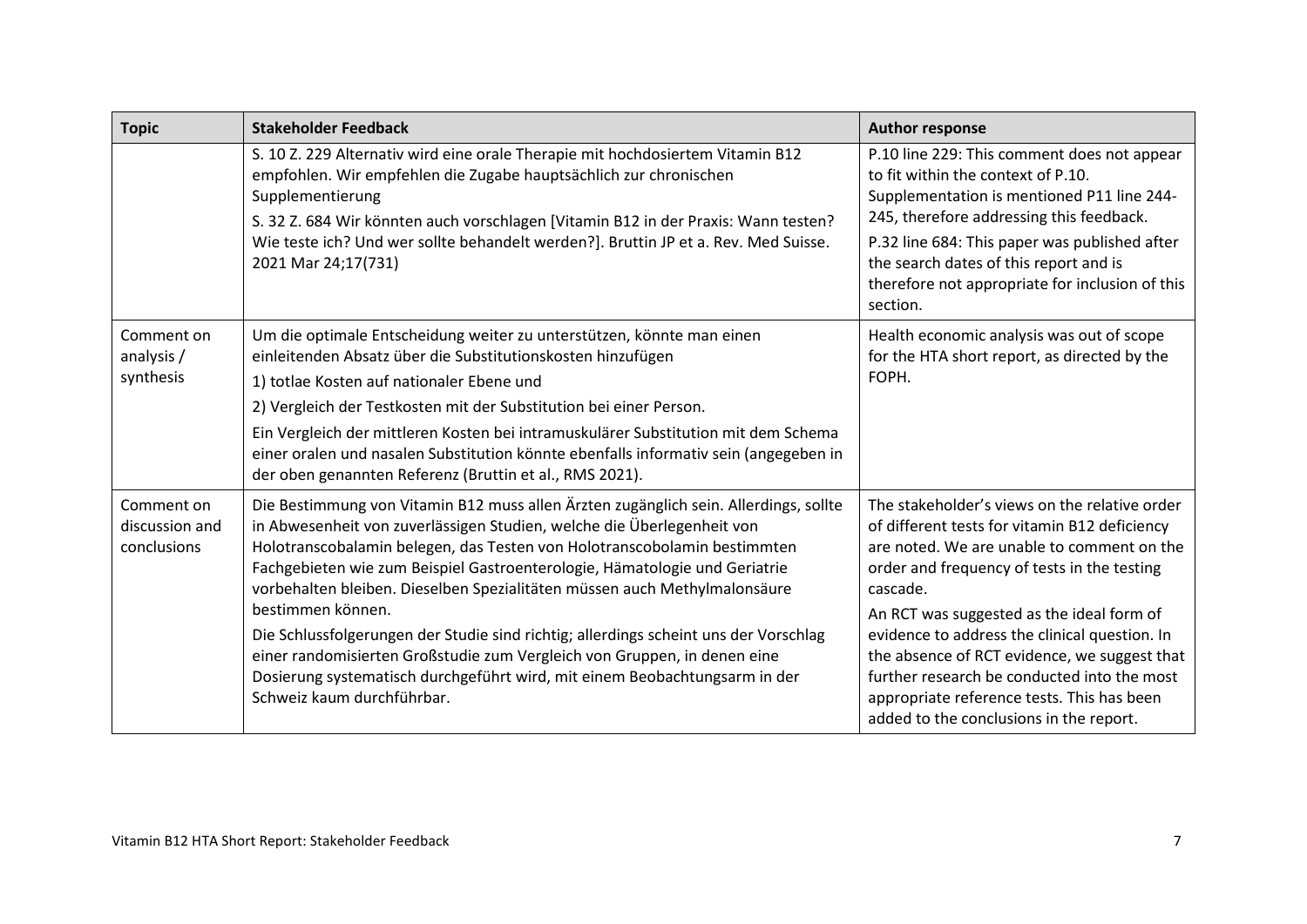#### *SVDI*

<span id="page-7-0"></span>

| <b>Topic</b>                              | <b>Stakeholder Feedback</b>                                                                                                                                                                                                                                                                                                                                                                                                                                                                                                                                                                                                                                                                                                                                                                                                                                                                                                                                                                                                                                                                                                                                                                                                                                                                                                                                                                                                                                                                                                                                                                                                                                                                                                                                                                                                                                                                                                                                                                                                                                                                       | <b>Author response</b>                                                                                                                                                                                                                                                                                                                                                                                                                                                                                                                                                                                                                                                                                                                |
|-------------------------------------------|---------------------------------------------------------------------------------------------------------------------------------------------------------------------------------------------------------------------------------------------------------------------------------------------------------------------------------------------------------------------------------------------------------------------------------------------------------------------------------------------------------------------------------------------------------------------------------------------------------------------------------------------------------------------------------------------------------------------------------------------------------------------------------------------------------------------------------------------------------------------------------------------------------------------------------------------------------------------------------------------------------------------------------------------------------------------------------------------------------------------------------------------------------------------------------------------------------------------------------------------------------------------------------------------------------------------------------------------------------------------------------------------------------------------------------------------------------------------------------------------------------------------------------------------------------------------------------------------------------------------------------------------------------------------------------------------------------------------------------------------------------------------------------------------------------------------------------------------------------------------------------------------------------------------------------------------------------------------------------------------------------------------------------------------------------------------------------------------------|---------------------------------------------------------------------------------------------------------------------------------------------------------------------------------------------------------------------------------------------------------------------------------------------------------------------------------------------------------------------------------------------------------------------------------------------------------------------------------------------------------------------------------------------------------------------------------------------------------------------------------------------------------------------------------------------------------------------------------------|
| General<br>comment on<br>the short report | Die Vit. B12 Labordiagnostik ist bei klinischem und laborchemischem Verdacht auf<br>einen Vitamin B12-Mangel angebracht, bei fehlender intestinaler Aufnahme (z.B.<br>Magen- und bariatrischer Chirurgie) (1, 2), sowie mangelnder Zufuhr von Vitamin B12<br>bei Vegetariern oder Veganern. Gerade während der Schwangerschaft werden<br>zusätzliche Erfordernisse an die Testung auf Vitamin B12 gestellt (3-5).<br>Die Diagnose eines B12-Mangels ist allein aufgrund von klinischen Daten in den<br>meisten Fällen nicht möglich und benötigt zwingend Labortests (6, 7). Eine<br>Diagnosestellung eines B12-Mangels allein aufgrund einer festgestellten Besserung<br>nach B12-Gabe (ex juvantibus) ist aus unserer Sicht medizinisch nicht verantwortbar.<br>Die unterschiedlichen Testmöglichkeiten haben ihre Vor- und Nachteile und<br>korrelieren nur teilweise miteinander (8, 9). Die Frage ist also nicht, ob Vitamin B12,<br>HoloTC oder MMS getestet werden soll, sondern in welcher Situation welcher<br>Parameter der geeignetste ist (10).<br>Referenzen - Stellungnahme SVDI<br>1. Majumder S, Soriano J, Louie Cruz A, Dasanu CA. Vitamin B12 deficiency in patients<br>undergoing bariatric surgery: Preventive strategies and key recommendations. Surg<br>Obes Relat Dis (2013) 9:1013-1019. doi:10.1016/j.soard.2013.04.017<br>2. Gudzune KA, Huizinga MM, Chang HY, Asamoah V, Gadgil M, Clark JM. Screening<br>and diagnosis of micronutrient deficiencies before and after bariatric surgery. Obes<br>Surg (2013) 23:1581-1589. doi:10.1007/s11695-013-0919-x<br>3. Thorpe et al. 2016;<br>4. Sobczyńska-Malefora et al. 2014<br>5. Devalia et al. 2014<br>6. Hannibal L, Lysne V, Bjørke-Monsen A-L, Behringer S, Grünert SC, Spiekerkoetter U,<br>Jacobsen DW, Blom HJ. Biomarkers and Algorithms for the Diagnosis of Vitamin B12<br>Deficiency. Front Mol Biosci (2016)27. doi:10.3389/fmolb.2016.00027<br>7. Klee GG. Cobalamin and Folate Evaluation: Measurement of Methylmalonic Acid and<br>Homocysteine vs Vitamin B12 and Folate. Clin Chem (2020)1277-1283. | The British Journal of Haematology guidelines<br>(BJH 2014;166(4):496-513) suggest that while<br>a patient is awaiting test results, the<br>individual should begin supplementation. If<br>their symptoms reduce/resolve and the<br>patient's test results are normal the<br>recommendations are that patients should<br>continue therapy regardless. Therefore,<br>patient context is currently a key factor in the<br>diagnosis of low/deficient B12 levels.<br>While the stakeholder's second point<br>(regarding which test is best for which<br>patient) reflects the direction in which the<br>literature is heading, there is insufficient<br>evidence available on this currently to<br>implement into this HTA short report. |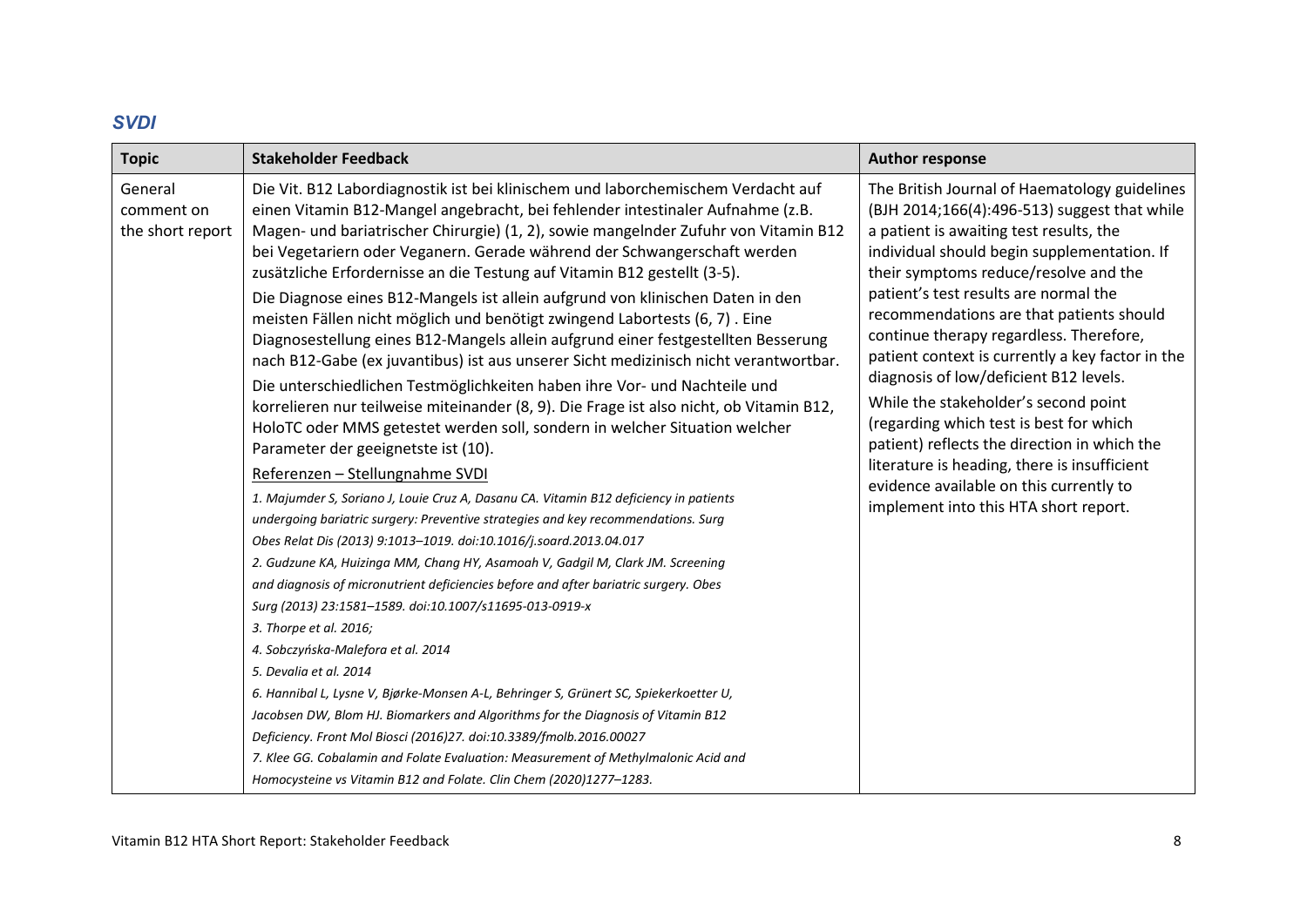| <b>Topic</b>                                          | <b>Stakeholder Feedback</b>                                                                                                                                                                                                                                                                                                                                                                                                                                                                                                                                                                                                                                                                                                                                                                                                                                                                                                                             | <b>Author response</b>                                                                                                                                                                                                                                                    |
|-------------------------------------------------------|---------------------------------------------------------------------------------------------------------------------------------------------------------------------------------------------------------------------------------------------------------------------------------------------------------------------------------------------------------------------------------------------------------------------------------------------------------------------------------------------------------------------------------------------------------------------------------------------------------------------------------------------------------------------------------------------------------------------------------------------------------------------------------------------------------------------------------------------------------------------------------------------------------------------------------------------------------|---------------------------------------------------------------------------------------------------------------------------------------------------------------------------------------------------------------------------------------------------------------------------|
|                                                       | doi:10.1093/clinchem/46.8.1277<br>8. Clarke R, Sherliker P, Hin H, Nexo E, Hvas AM, Schneede J, Birks J, Ueland PM,<br>Emmens K, Scott JM, et al. Detection of vitamin B12 deficiency in older people by<br>measuring vitamin B12 or the active fraction of vitamin B12, holotranscobalamin. Clin<br>Chem (2007) 53:963-70. doi:10.1373/clinchem.2006.080382<br>9. Riphagen IJ, Minović I, Groothof D, Post A, Eggersdorfer ML, Kootstra-Ros JE, de<br>Borst MH, Navis G, Muskiet FAJ, Kema IP, et al. Methylmalonic acid, vitamin B12,<br>renal function, and risk of all-cause mortality in the general population: results from<br>the prospective Lifelines- MINUTHE study. BMC Med (2020) 18:1-9.<br>doi:10.1186/s12916-020-01853-x<br>10. Ferraro S, Mozzi R, Panteghini M. Tracing a roadmap for vitamin B12 testing using<br>the health technology assessment approach. Clin Chem Lab Med (2014) 52:767-<br>777. doi:doi:10.1515/cclm-2013-0738 |                                                                                                                                                                                                                                                                           |
| Comment on<br>research<br>question and<br><b>PICO</b> | Frage: Wurden die HTA Key Questions / PICO mit einer Stakeholder Konsultation<br>abgeglichen / validiert?<br>Der Gesundheitsökonomischen Aspekt ist in dem vorliegenden Bericht nicht<br>abgebildet. Gesundheitsökonomische Aspekte leiten sich immer aus der Effektivität<br>ab. Wenn die Daten zur Effektivität schwach sind, kann es konsequenterweise keine<br>eindeutigen gesundheitsökonomischen Evidenzen geben. Ausnahme: Auf Basis<br>datenbasierter Annahmen lassen sich statistisch robuste Beziehungen zwischen der<br>Testphase und dem Outcome über gesundheitsökonomische Modelle ableiten.<br>Etwaige Unsicherheiten in der Datenlage werden in derartigen Studien ebenfalls<br>diskutiert. Inwiefern solche Überlegungen gemacht wurde, kommt aus dem Bericht<br>nicht hervor.                                                                                                                                                         | The HTA key questions and PICO criteria were<br>developed in consultation with the FOPH and<br>an independent, anonymous panel of<br>reviewers selected by the FOPH.<br>Health economic analysis was out of scope<br>for the HTA short report as directed by the<br>FOPH. |
| Comment on<br>analysis/<br>synthesis                  | Grundsätzlich wurde die Literaturanalyse akkurat & sorgfältig durchgeführt.<br>Grundsätzlich sehen wir es für problematisch, dass alle Tests einer einheitlichen<br>Betrachtung unterzogen werden. Im Zweifel verwässert dies jede<br>Nutzenargumentation. Möglicherweise wäre es hilfreich, wenn die einzelnen Tests<br>separat angeschaut werden. Daraus ergeben sich datenbasiert Vorteile für z.B.                                                                                                                                                                                                                                                                                                                                                                                                                                                                                                                                                  | The results are stratified by test. Had more<br>data been available, stratification of results<br>by indication or population may have been<br>possible.                                                                                                                  |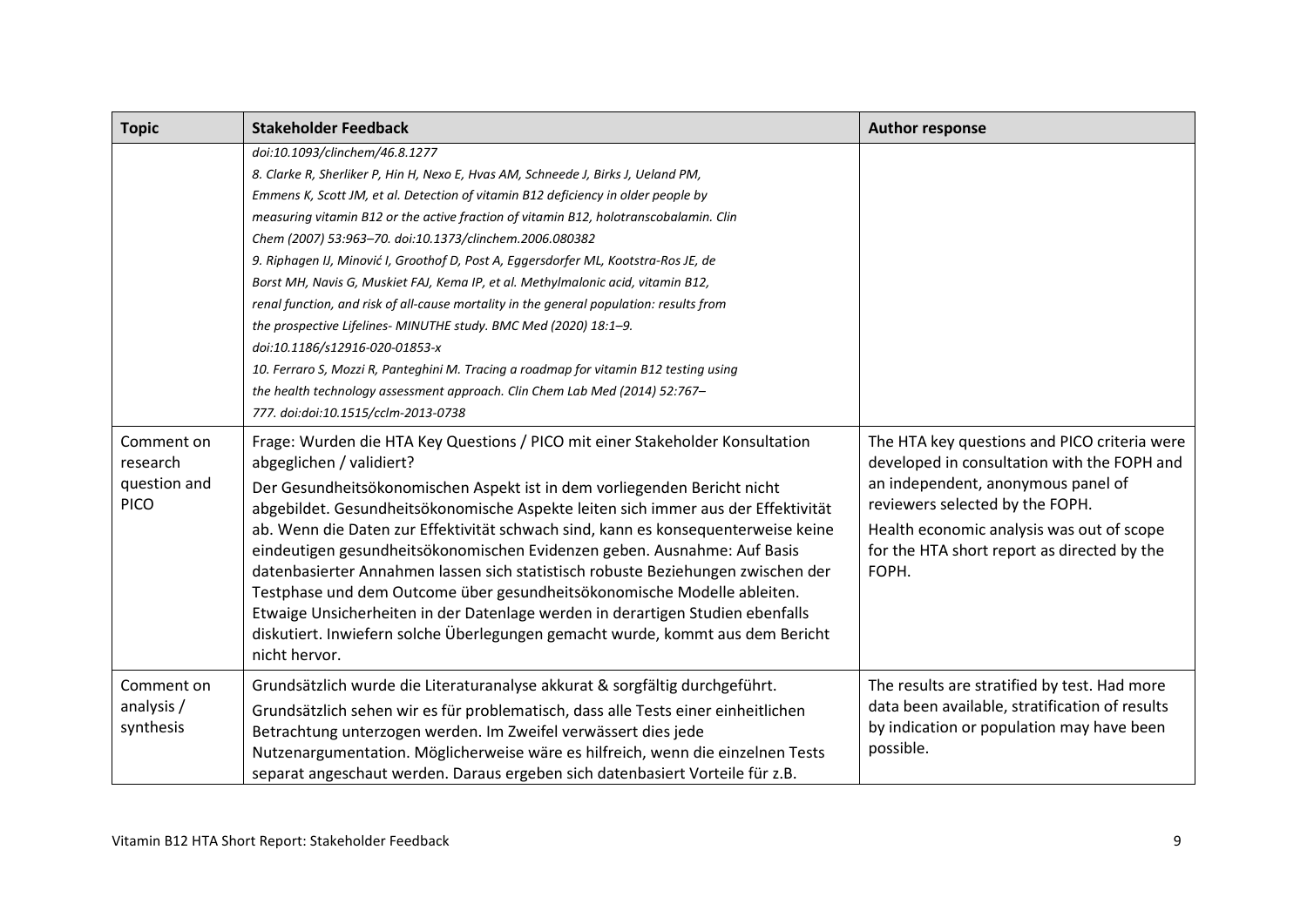| <b>Topic</b>                                | <b>Stakeholder Feedback</b>                                                                                                                                                                                                                                                                                                                                                                                                                                                                                                                 | <b>Author response</b>                                                                                                                                                                                                                                                                                                                                                                                                                                                             |
|---------------------------------------------|---------------------------------------------------------------------------------------------------------------------------------------------------------------------------------------------------------------------------------------------------------------------------------------------------------------------------------------------------------------------------------------------------------------------------------------------------------------------------------------------------------------------------------------------|------------------------------------------------------------------------------------------------------------------------------------------------------------------------------------------------------------------------------------------------------------------------------------------------------------------------------------------------------------------------------------------------------------------------------------------------------------------------------------|
|                                             | HoloTC, jedoch nicht für B12. Desweiteren wäre die Argumentation auf Basis einer<br>speziellen Indikationen oder Population hilfreich.<br>Aus unserer Sicht fehlen folgende Publikationen im HTA Bericht:<br>Klee GG. Clin Chem (2020)1277-1283.<br>Riphagen IJ et al. BMC Med (2020) 18:1-9.<br>Ferraro S et al. Clin Chem Lab Med (2014) 52:767-777.<br>Harrington DJ. J Clin Pathol (2017) 70:168-173.                                                                                                                                   | The authors have deemed none of the<br>suggested publications to meet the inclusion<br>criteria of the report:<br>Klee 2000: This is a narrative review which<br>does not meet the inclusion criteria.<br>Riphagen 2020: Published after search date<br>of the present report (Dec 2020).<br>Ferraro 2014: This is a narrative review which<br>does not meet the inclusion criteria.<br>Harrington 2017: This is a narrative review<br>which does not meet the inclusion criteria. |
| Comment on<br>discussion and<br>conclusions | Keine der Leitlinien beurteilt die Evidenz als ausreichend, kommen aber zu<br>unterschiedlichen Empfehlungen- vielleicht aus landesspezifischen Gründen(11-14).<br>Auch wenn zur Zeit noch zu wenig Evidenz für die Vit. B12 Testung publiziert wurde,<br>heisst das nicht, dass man die Tests nicht akkurat und medizinisch indiziert einsetzen<br>soll. Insbesondere bei neurologischen Symptomen ist ein frühzeitige Diagnose<br>essentiell(15), da nicht alle Symptome reversibel sind und ein B12 Mangel oft zu spät<br>entdeckt wird. | The stakeholder's comments are based on<br>industry experience. We acknowledge this<br>feedback, and note the comments for<br>consideration by policy makers. It is outside<br>the scope of the HTA short report to<br>incorporate opinion into the report.                                                                                                                                                                                                                        |
|                                             | Ein schneller und adäquater Ansatz bis ausreichend Daten vorhanden sind, wären<br>diagnostische Pfade, die es erlauben Parameter zielgerichtet und segmentiert z.B.<br>alters- und ernährungsbezogen anzuwenden. Prozesse können so rasch etabliert und<br>standardisiert dargestellt werden und ermöglichen eine Unterbindung eines<br>"Giesskannenprinzipes". Walter Hofmann ("Klinikhandbuch Labordiagnostische<br>Pfade", 2014) hat ein Beispiel der Stufendiagnostik an Hand der Anämie und Vit B12<br>Mangel dargestellt.             |                                                                                                                                                                                                                                                                                                                                                                                                                                                                                    |
|                                             | Referenzen - Stellungnahme SVDI                                                                                                                                                                                                                                                                                                                                                                                                                                                                                                             |                                                                                                                                                                                                                                                                                                                                                                                                                                                                                    |
|                                             | 11. Harrington DJ. J Clin Pathol 2016;0:1-6. doi:10.1136/jclinpath-2015-203502<br>12. NIH Vitamin B12 Fact Sheet for Health Professionals                                                                                                                                                                                                                                                                                                                                                                                                   |                                                                                                                                                                                                                                                                                                                                                                                                                                                                                    |
|                                             | 13. ROBERT C. LANGAN and ANDREW J. GOODBRED. Vitamin B12 Deficiency: Recognition and<br>Management, American Family Physicians, 2017                                                                                                                                                                                                                                                                                                                                                                                                        |                                                                                                                                                                                                                                                                                                                                                                                                                                                                                    |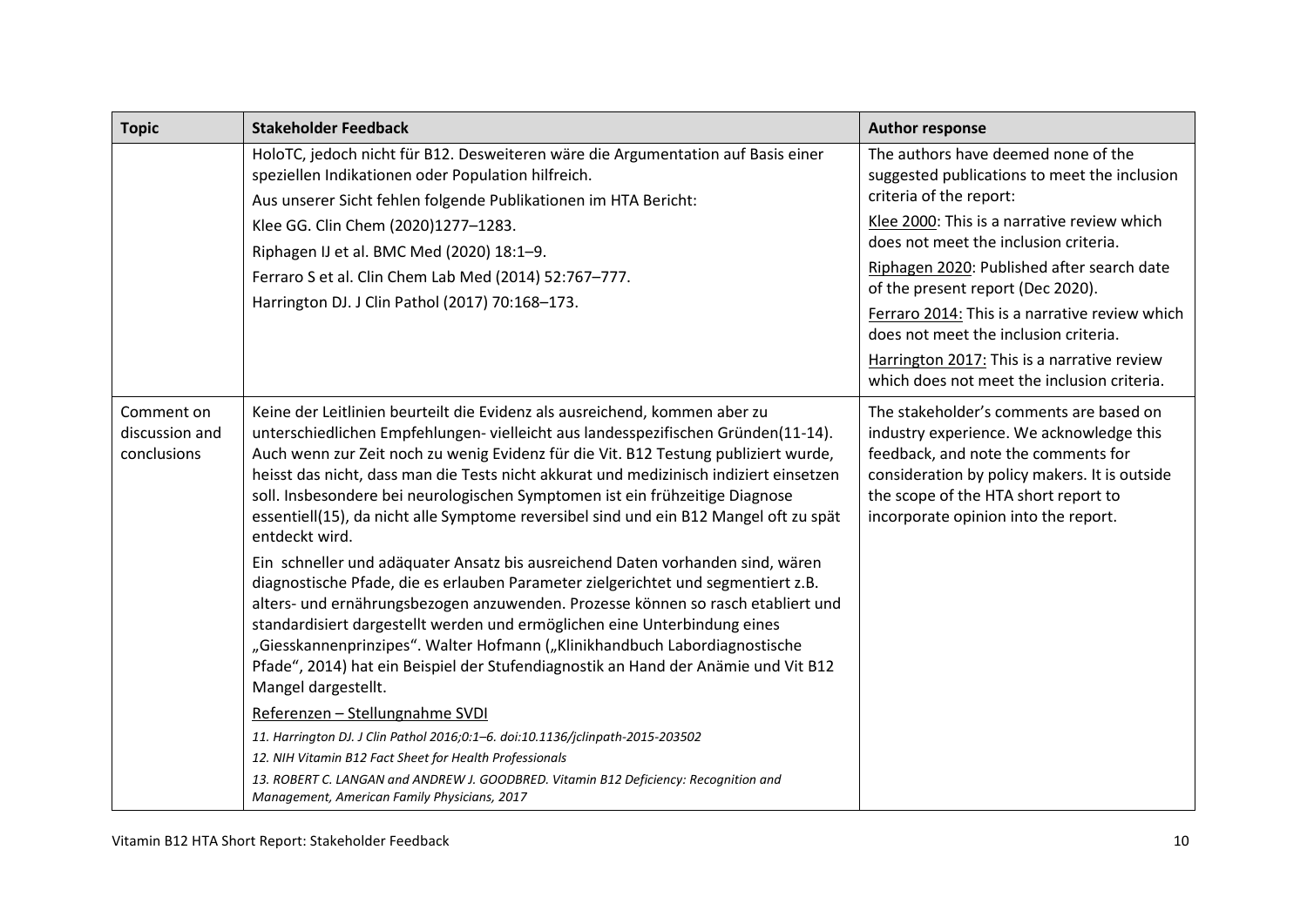| <b>Topic</b> | Stakeholder Feedback                                                                                                                | <b>Author response</b> |
|--------------|-------------------------------------------------------------------------------------------------------------------------------------|------------------------|
|              | 14. Vinod Devalia, et al. BJH Guidelines for the diagnosis and treatment of cobalamin and folate disorders                          |                        |
|              | 15. Haussmann et al. Folsäure- und Vitamin-B12-Bestimmung in der Diagnostik kognitiver Störungen,<br>Nervenarzt 2019 · 90:1162-1169 |                        |

#### *Santésuisse*

<span id="page-10-0"></span>

| <b>Topic</b>                                          | <b>Stakeholder Feedback</b>                                                                                                                                                                                                                                                                                                                                                                                                                                                                                         | <b>Author response</b>                                                                                                                                                                                                                                                                                                                                                                                                                                                                                  |
|-------------------------------------------------------|---------------------------------------------------------------------------------------------------------------------------------------------------------------------------------------------------------------------------------------------------------------------------------------------------------------------------------------------------------------------------------------------------------------------------------------------------------------------------------------------------------------------|---------------------------------------------------------------------------------------------------------------------------------------------------------------------------------------------------------------------------------------------------------------------------------------------------------------------------------------------------------------------------------------------------------------------------------------------------------------------------------------------------------|
| General<br>comment on<br>the short report             | Der vorgelegte Kurzbericht ist ausführlich und gut strukturiert aufgebaut. Es wird eine<br>Literatursuche auf verschiedenen Ebenen gemacht (SR, Einzelstudien, HTAs,<br>Leitlinien).                                                                                                                                                                                                                                                                                                                                | Noted. We appreciate the feedback.                                                                                                                                                                                                                                                                                                                                                                                                                                                                      |
|                                                       | Wir begrüssen insbesondere, dass separat nach Leitlinien gesucht wurde, womit die<br>Frage u.a. der Abfolge der Testung adressiert werden konnte.                                                                                                                                                                                                                                                                                                                                                                   |                                                                                                                                                                                                                                                                                                                                                                                                                                                                                                         |
| Comment on<br>research<br>question and<br><b>PICO</b> | Die gewählten Forschungsfragen sind grundsätzlich nachvollziehbar. Sie sind darauf<br>ausgerichtet, klinisch unterschiedliche Outcomes mit oder ohne Testung mit einer von<br>drei Nachweismethoden zu erkennen.<br>Die Testung hat im Jahr 2015 sprunghaft zugenommen und ist seither deutlich<br>angestiegen. Die gewählten Fragestellungen lassen jedoch die Frage der Gründe dafür<br>nicht beantworten, und dieser Punkt wird nur am Rande adressiert.                                                         | Regarding the rising number of claims for<br>vitamin B12, we can not speculate about the<br>possible reasons that this is occurring. The<br>report only represents available published<br>literature on the topic, of which there is little<br>published from Switzerland.<br>What can be reasonably surmised, based on<br>the results of the HTA short report, is that<br>increases in the rate of testing do not appear<br>to be linked to advances in the evidence<br>supporting the use of testing. |
| Comment on<br>analysis/<br>synthesis                  | Die Analyse und Synthese der Resultate zeigt sehr gut auf, dass die aktuell zur<br>Verfügung stehenden Literaturen die Fragestellungen nur ungenügend beantworten.<br>Bereits die Literatur zur Spezifität und Sensivität der verschiedenen Tests lässt viele<br>Fragen offen. Es gibt also starke Hinweise, dass der Test ungenau ist.<br>Weiter muss die Menge an Tests, die heute pro Jahr in Auftrag gegeben werden,<br>hinterfragt werden. Es erscheint nicht plausibel, dass in der Schweiz eine solch grosse | Noted. Indeed there are significant gaps in<br>the literature around the effectiveness of<br>vitamin B12 testing. As noted above, there<br>are no empirical studies that have<br>investigated the causes of increasing vitamin<br>B12 testing in Switzerland.                                                                                                                                                                                                                                           |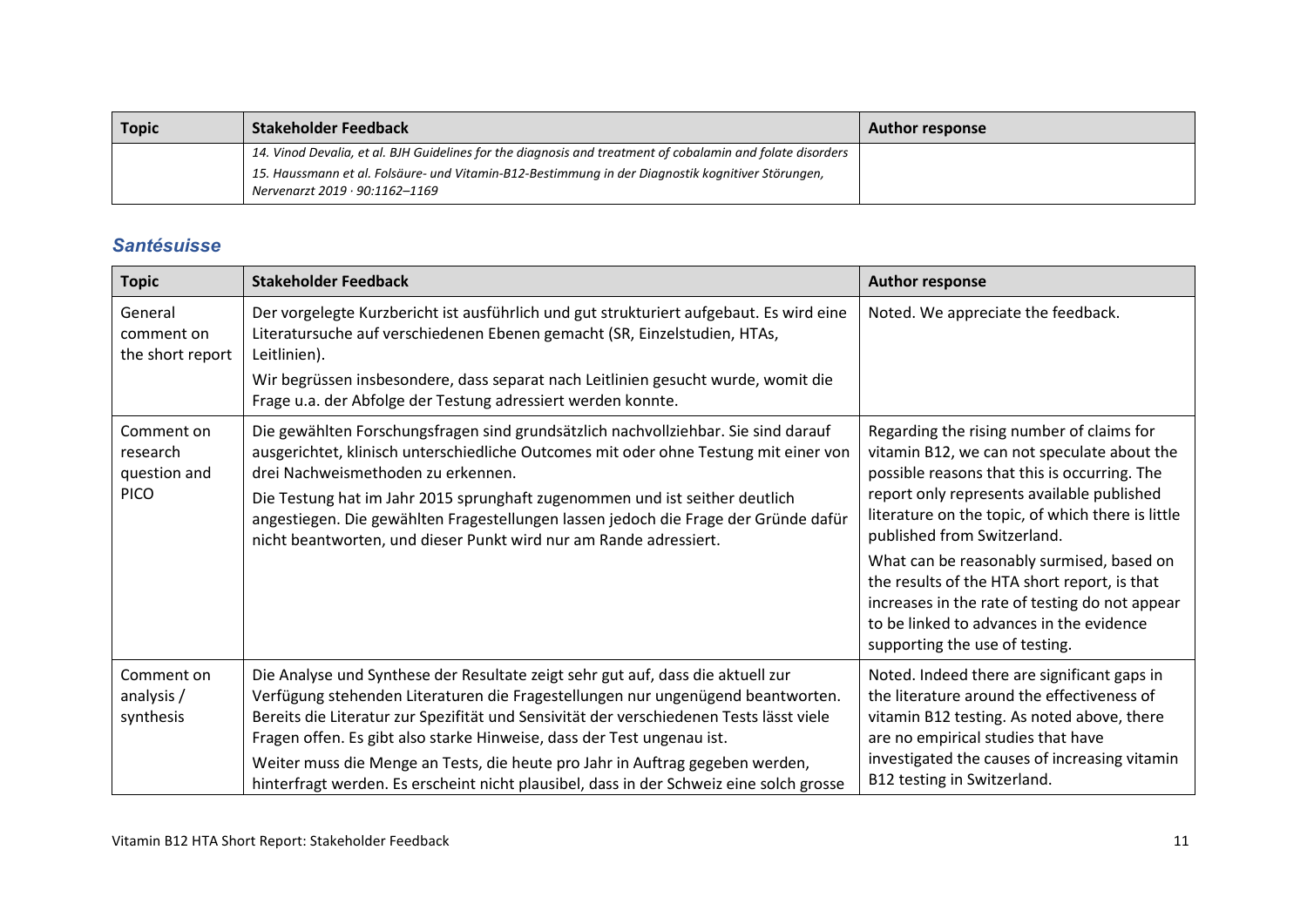| <b>Topic</b>                                       | <b>Stakeholder Feedback</b>                                                                                                                                                                                                                                                                                                                                                                                                                                                                                                                                                                                                                                                                                                                                                                                                                                                                                                                                                                                                                                          | <b>Author response</b>                                                                                                                                                                                                                                                                                                                                                                                                                                                                               |
|----------------------------------------------------|----------------------------------------------------------------------------------------------------------------------------------------------------------------------------------------------------------------------------------------------------------------------------------------------------------------------------------------------------------------------------------------------------------------------------------------------------------------------------------------------------------------------------------------------------------------------------------------------------------------------------------------------------------------------------------------------------------------------------------------------------------------------------------------------------------------------------------------------------------------------------------------------------------------------------------------------------------------------------------------------------------------------------------------------------------------------|------------------------------------------------------------------------------------------------------------------------------------------------------------------------------------------------------------------------------------------------------------------------------------------------------------------------------------------------------------------------------------------------------------------------------------------------------------------------------------------------------|
|                                                    | Zahl an Patienten mit einem potentiellen Mangel an Vitamin B12 leben. Überdies<br>bleibt offen, welche Therapiekonsequenzen daraus folgen. Vielmehr spielen soziale<br>Aspekte eine wichtige Rolle, wie dies im entsprechenden Kapitel gut aufgezeigt<br>wurde. Dabei spielt das Arzt-Patienten-Verhältnis eine zentrale Rolle.                                                                                                                                                                                                                                                                                                                                                                                                                                                                                                                                                                                                                                                                                                                                      |                                                                                                                                                                                                                                                                                                                                                                                                                                                                                                      |
| Comment on<br>discussion and<br><b>conclusions</b> | Auch wenn die Datenlage zum Nutzen von Vitamin B12-Tests und deren<br>Therapiekonsequenzen schlecht ist, sollte auf Basis der heute bereits vorliegenden<br>Guidelines u.a. aus der Schweiz eine Test- und Therapiestrategie entwickelt und<br>angestrebt werden. Wie in Kapitel 9 aufgezeigt, wird in den meisten Leitlinien ein<br>Vitamin B12-Serumtest in erster Linie empfohlen, während der teurere HoloTC-Test<br>erst in zweiter Linie folgt. Damit wäre auch die Analysenliste konsequenterweise mit<br>mind. einer Limitierung anzupassen, analog MMA-Test. Die heutige Anzahl<br>durchgeführter Tests lassen vermuten, dass gerade HoloTC-Tests routinemässig und<br>parallel zum Serum Vit. B12 bestimmt wird.<br>Wie unter den sozialen Aspekten aufgeführt, können Leitlinien u.a. zu klarerer<br>Indikationsstellung von Tests und Therapiefolge auch gegenüber dem Patienten<br>führen. Es ist zu prüfen, in wieweit Vitamin B12 heute in den Labors automatisch und<br>beinahe routinemässig bestimmt wird. Dem wäre unbedingt Einhalt zu gebieten. | As the reason for the increase of claims for<br>vitamin B12 tests is unknown, we cannot<br>speculate about the relationship between the<br>use of vitamin B12 and HoloTC tests. We<br>understand that the test type is determined<br>by individual laboratories. Information on<br>how this decision is made is not<br>accessible/available to the authors.<br>Other matters raised by the stakeholder are<br>noted for consideration by policy makers, but<br>are outside the scope of this review. |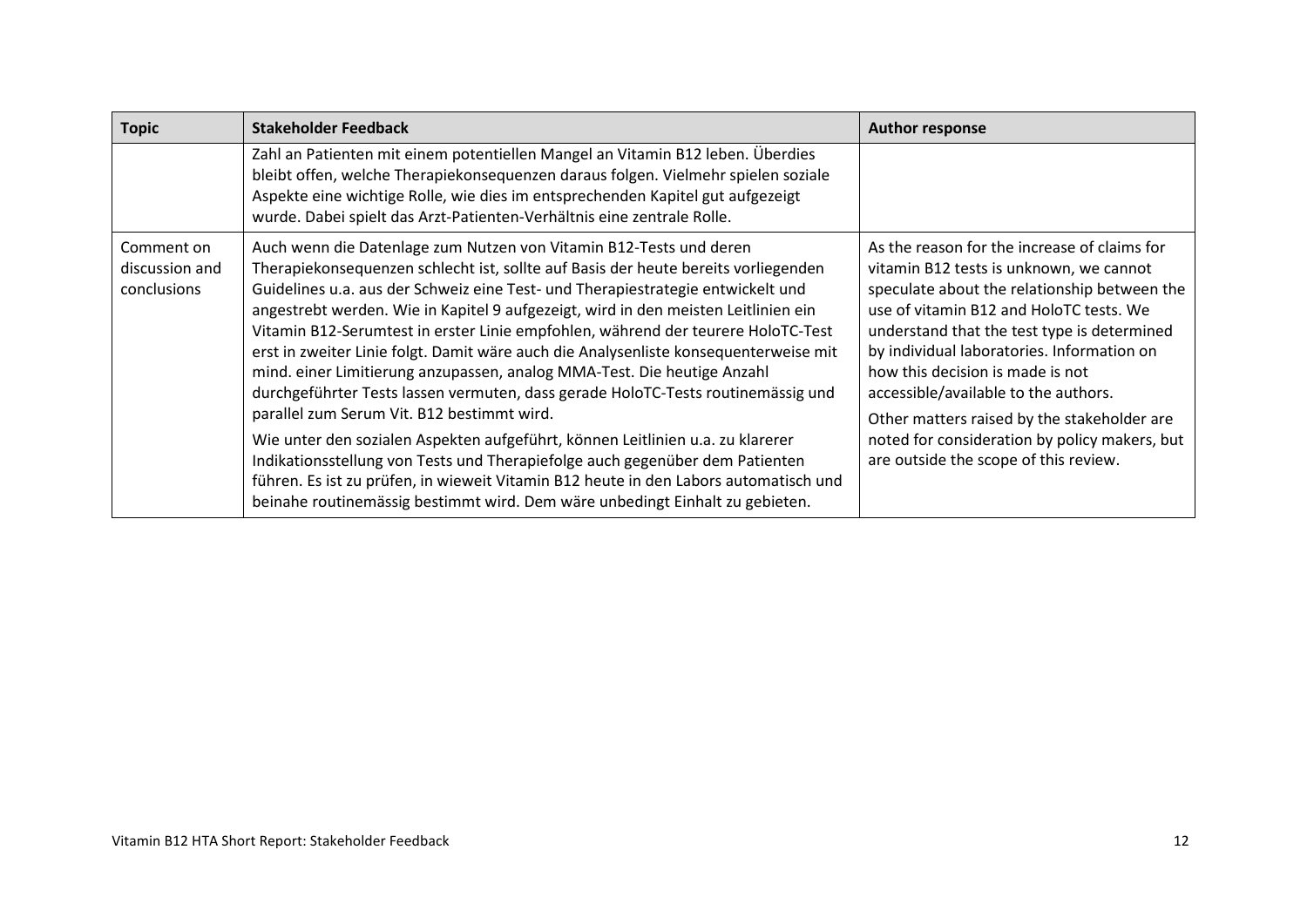<span id="page-12-0"></span>

| <b>Topic</b>                                          | <b>Stakeholder Feedback</b>                                                                                                                                                                                                                                                                                                                                                                                                                                                                                                                                                                                                        | <b>Author response</b>                                                                                                                                                                                                                                                                                                                                    |
|-------------------------------------------------------|------------------------------------------------------------------------------------------------------------------------------------------------------------------------------------------------------------------------------------------------------------------------------------------------------------------------------------------------------------------------------------------------------------------------------------------------------------------------------------------------------------------------------------------------------------------------------------------------------------------------------------|-----------------------------------------------------------------------------------------------------------------------------------------------------------------------------------------------------------------------------------------------------------------------------------------------------------------------------------------------------------|
| General<br>comment on<br>the short report             | Il ne nous semble pas normal que l'identité des auteurs de ce rapport nous soit<br>cachée. Une vérification et une déclaration des conflits d'intérêt des auteurs d'études<br>est de bonne pratique médicale, mais cela ne semble pas être exigé aux organismes à<br>qui on demande ces évaluations.<br>Il ne nous semble pas normal de ne pas nous donner le coût de cette évaluation.<br>Plusieurs spécialistes en Suisse connaissent ce problème et ont communiqué à ce<br>sujet, et il existe une solide expérience médicale dans le domaine.                                                                                  | The FOPH tender process for selecting HTA<br>consultants includes full disclosure of<br>relevant conflicts of interest. A statement<br>regarding conflicts of interest is included in<br>the report, prior to the executive summary.<br>The authorship list will be made public when<br>the final HTA report is published on the FOPH<br>website.         |
| Comment on<br>research<br>question and<br><b>PICO</b> | Les conclusions de ce rapport ne font que constater ce qui est déjà connu :<br>· Il n'y a pas eu d'étude visant à déterminer la précision diagnostique des dosages<br>biologiques, et qu'une étude sera difficile à envisager par manque de test de<br>référence.<br>• L'impact thérapeutique des dosages de la vitamine B12 ne peut être extrapolé en<br>Suisse à partir de données existantes car elles sont américaines ou danoises ni à<br>l'époque actuelle car les études sur ce sujet ont plus de vingt ans d'ancienneté.<br>• La supplémentation en vitamine B12 est cliniquement efficace en cas<br>d'hypovitaminose B12. | Noted: The stakeholder has understood and<br>reiterated the main findings of the report.<br>One point to clarify, the data on change in<br>management decisions due to B12 testing is<br>from America and Denmark, not B12 dosage.<br>Indeed this evidence is old, and may not<br>reflect current practice. This limitation is<br>outlined in the report. |
|                                                       | • Les résultats faussement négatifs (c'est-à-dire la méconnaissance de la carence)<br>peuvent avoir des conséquences cliniques graves.<br>• On pourrait éviter des supplémentations de vitamine B12 chez les gens qui ont une                                                                                                                                                                                                                                                                                                                                                                                                      |                                                                                                                                                                                                                                                                                                                                                           |
|                                                       | vitamine B12 vraiment normale.                                                                                                                                                                                                                                                                                                                                                                                                                                                                                                                                                                                                     |                                                                                                                                                                                                                                                                                                                                                           |

### *Médecins Fribourg - Aerztinnen und Aerzte Freiburg*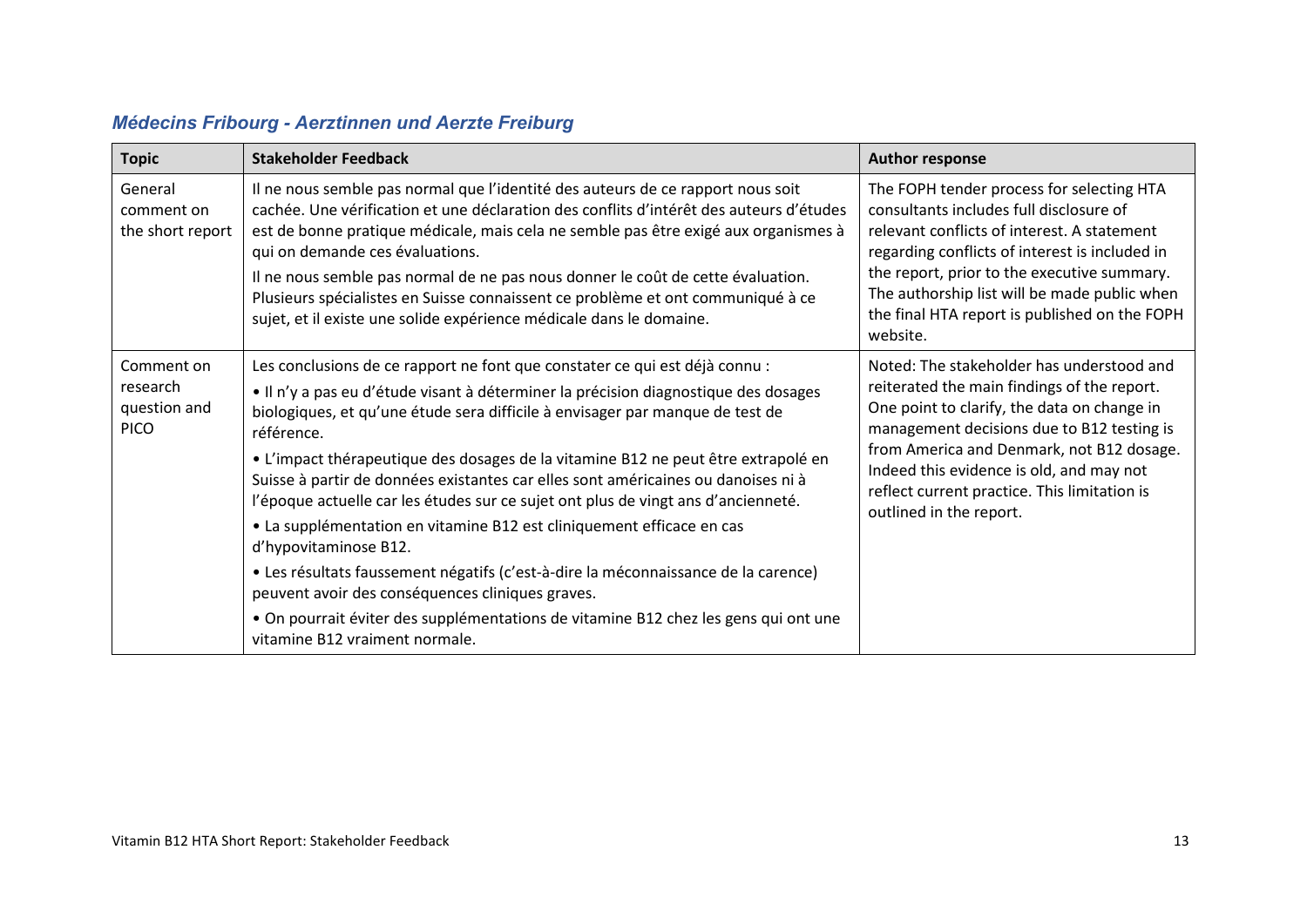<span id="page-13-0"></span>

| <b>Topic</b>                                | <b>Stakeholder Feedback</b>                                                                                                                                                                                                                                                                                                                                                                                                                                                                                                                                                                                                                                                                                                                                                                                                                                                                                                                                                                                                                                        | <b>Author response</b>                                                                                                                                                                                                                                                                                                                                                                                                                      |
|---------------------------------------------|--------------------------------------------------------------------------------------------------------------------------------------------------------------------------------------------------------------------------------------------------------------------------------------------------------------------------------------------------------------------------------------------------------------------------------------------------------------------------------------------------------------------------------------------------------------------------------------------------------------------------------------------------------------------------------------------------------------------------------------------------------------------------------------------------------------------------------------------------------------------------------------------------------------------------------------------------------------------------------------------------------------------------------------------------------------------|---------------------------------------------------------------------------------------------------------------------------------------------------------------------------------------------------------------------------------------------------------------------------------------------------------------------------------------------------------------------------------------------------------------------------------------------|
| Comment on<br>analysis /<br>synthesis       | Il a tout de même fallu 68 pages pour énoncer les trois derniers points, qui sont des<br>évidences pour chaque médecin. Combien faudra-t-il de réévaluations pour que<br>l'administration comprenne que la méthodologie utilisée par des organismes<br>statistiques déconnectés de la réalité médicale n'est pas pertinente pour chaque<br>pratique médicale ? La médecine fondée sur les preuves ne permet pas toujours de<br>porter des conclusions utiles. L'absence de preuves d'un effet positif n'équivaut pas à<br>la preuve d'une absence d'effet positif. Ainsi, en l'absence de preuves, on doit se<br>référer à la médecine fondée sur l'expérience.                                                                                                                                                                                                                                                                                                                                                                                                    | Medical practice is not always conducted in<br>accordance with the most up-to-date<br>evidence and clinical practice guidelines. The<br>aim of an HTA report is to inform policy<br>makers about the available evidence for a<br>policy question. In this regard, all available<br>evidence on the topic was sought and<br>synthesised, which highlights important<br>deficiencies in the diagnostic validity of many<br>vitamin B12 tests. |
| Comment on<br>discussion and<br>conclusions | En conclusion, la carence en vit B12 est une affection fréquente pouvant avoir des<br>complications hématologiques et neurologiques gravissimes et irréversibles et dont le<br>diagnostic et la surveillance ne doivent souffrir d'aucun obstacle. L'évaluation<br>médicale est la seule condition nécessaire et suffisante à poser l'indication à un<br>dosage de la vit B12, ou à des tests complémentaires lorsque la suspicion clinique le<br>justifie. La prévalence de la carence en vit B12 augmente avec l'âge, l'augmentation<br>du coût des dépenses de santé liées à son dosage est donc un phénomène attendu<br>compte tenu de l'augmentation et du vieillissement de la population. Il est donc<br>erroné de considérer que l'augmentation des coûts liée au dosage de la vit B12 serait<br>seulement due à une mauvaise pratique médicale, et totalement incohérent de<br>vouloir contraindre la pratique médicale à réduire les prescriptions de dosage de la vit<br>B12 alors que les indications médicales ne font qu'augmenter en nombre absolu. | As discussed elsewhere, we cannot speculate<br>on the causes of the increasing use of B12<br>testing. It should be noted, however, that the<br>number of B12 tests increased from 1.1 Mio<br>in 2015 to 1.8 Mio in 2019 (an increase of<br>~660,000 tests), whereas the proportion of<br>the population over the age of 65 increased<br>from 18% to 18.7% (an increase of ~110,000<br>people) over the same period. $1$                     |

<sup>&</sup>lt;sup>1</sup> Federal Statistical Office (2020), Population data, 1950-2019, available from<https://www.bfs.admin.ch/bfs/en/home/statistics/population.assetdetail.14367975.html>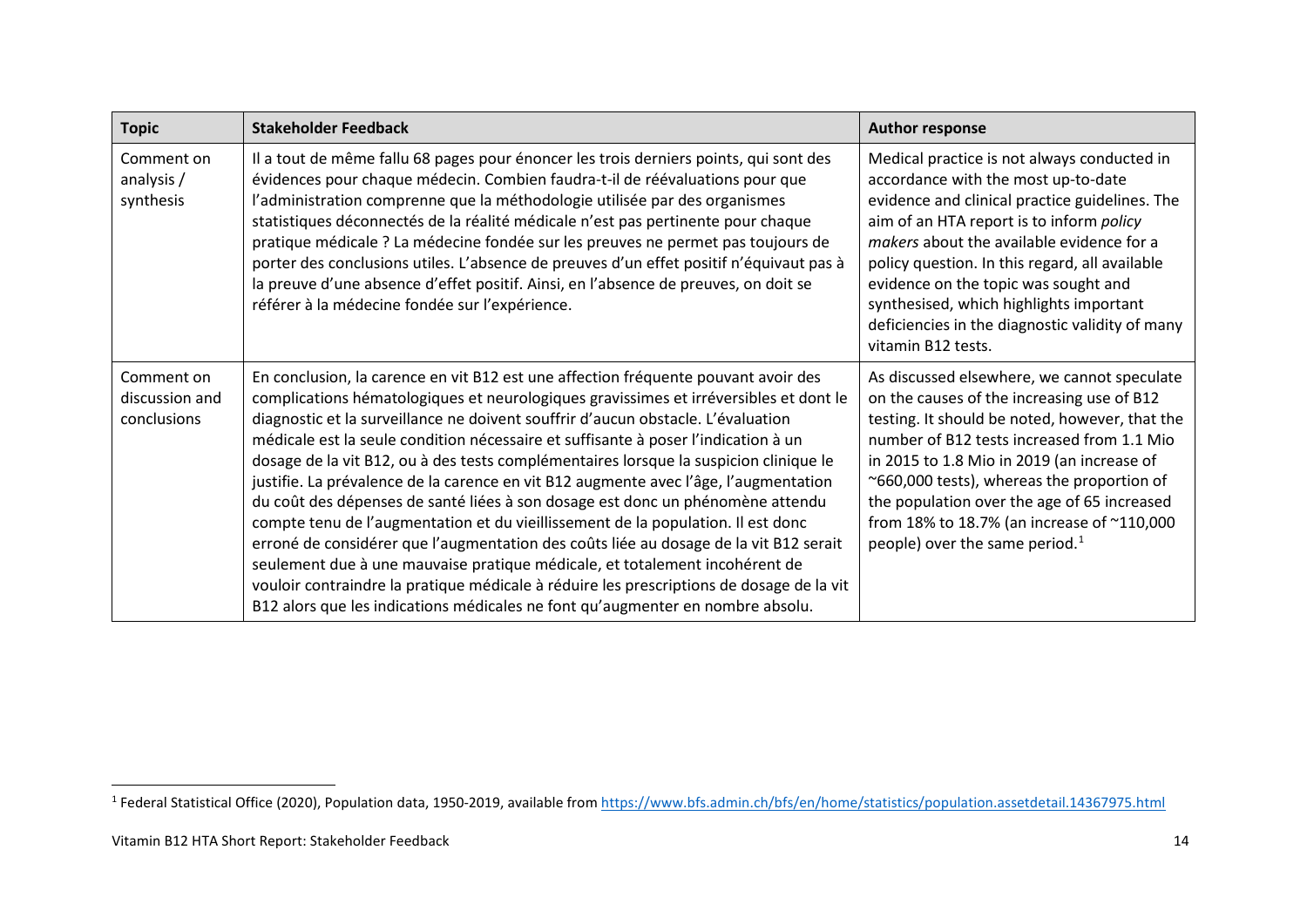#### *Curafutura*

<span id="page-14-0"></span>

| <b>Topic</b>                                          | <b>Stakeholder Feedback</b>                                                                                                                                                                                                                                                                                                                                                                                                                                                                                                                                                                                                                                                                                                                                                                                                                                                                                                                                                                                               | <b>Author response</b>                                                                                                                                                                                                                                                                                                                                                        |
|-------------------------------------------------------|---------------------------------------------------------------------------------------------------------------------------------------------------------------------------------------------------------------------------------------------------------------------------------------------------------------------------------------------------------------------------------------------------------------------------------------------------------------------------------------------------------------------------------------------------------------------------------------------------------------------------------------------------------------------------------------------------------------------------------------------------------------------------------------------------------------------------------------------------------------------------------------------------------------------------------------------------------------------------------------------------------------------------|-------------------------------------------------------------------------------------------------------------------------------------------------------------------------------------------------------------------------------------------------------------------------------------------------------------------------------------------------------------------------------|
| General<br>comment on<br>the short report             | Der Bericht ist klar strukturiert und methodisch korrekt gemacht.<br>Aus diesem Bericht und seinen Resultaten eine direkte Konsequenz für die<br>Leistungserbringung in der Praxis zu ziehen, wo Vitamin B12-Tests trotz klarer<br>Guidelines oft im Rahmen einer Routine (bei der breiten Bevölkerung) durchgeführt<br>werden, erscheint uns schwierig. Der Bericht zeigt, dass die angewendeten Vitamin<br>B12-Tests je nach Test nicht präzise sind und dass solche Tests wenig bis keinen<br>Einfluss auf das klinische Management haben. Hieraus eine Konsequenz auf die<br>Leistungserbringung in der Praxis abzuleiten, ist schwierig. Daher stellen wir den Sinn<br>dieses HTAs in Frage.                                                                                                                                                                                                                                                                                                                         | The aim of the HTA short report is to<br>summarise and synthesise the available<br>evidence addressing a policy question.<br>Indeed, the HTA short report highlights a<br>number of key limitations in the current<br>evidence supporting the use of vitamin B12<br>testing; however, recommendations for<br>policy changes are outside the scope of the<br>HTA short report. |
| Comment on<br>research<br>question and<br><b>PICO</b> | Es gibt derzeit keine Evidenz, die direkt den Einfluss von B12-Tests auf die "patient<br>related outcomes" misst. Weshalb aus der ursprünglichen Forschungsfrage (Nutzen<br>von Vitamin B12 Tests) drei überprüfbare Forschungsfragen gebildet werden:<br>1) diagnostic accuracy of vitamin B12 testing?<br>2) does vitamin B12 testing prior to vitamin B12 supplementation change patient<br>management compared to no testing?<br>3) do changes in patient management as a result of vitamin B12 testing impact patient<br>outcomes?<br>Eingangs wird von Vitamin B12 testing "in the general population and in high-risk<br>populations" gesprochen, danach in der Definition des PICO aber die Frage nur noch<br>für "patients with clinical suspicion of, or at high risk for, vitamin B12 deficiency"<br>untersucht<br>Hier wäre wichtig, die Fragen auch für die "general population" zu stellen, da es sich<br>um häufige Tests handelt, die in der Praxis oft bei der breiten Bevölkerung<br>angewendet werden. | Investigating the use of B12 testing in a<br>healthy, general population was outside the<br>scope of the current assessment.<br>To the best of our knowledge, it is not<br>possible to estimate the number of Swiss<br>patients tested for B12 that are from an<br>asymptomatic, general population with no<br>risk factors.                                                  |
| Comment on<br>analysis /<br>synthesis                 | Keine                                                                                                                                                                                                                                                                                                                                                                                                                                                                                                                                                                                                                                                                                                                                                                                                                                                                                                                                                                                                                     | N/A                                                                                                                                                                                                                                                                                                                                                                           |